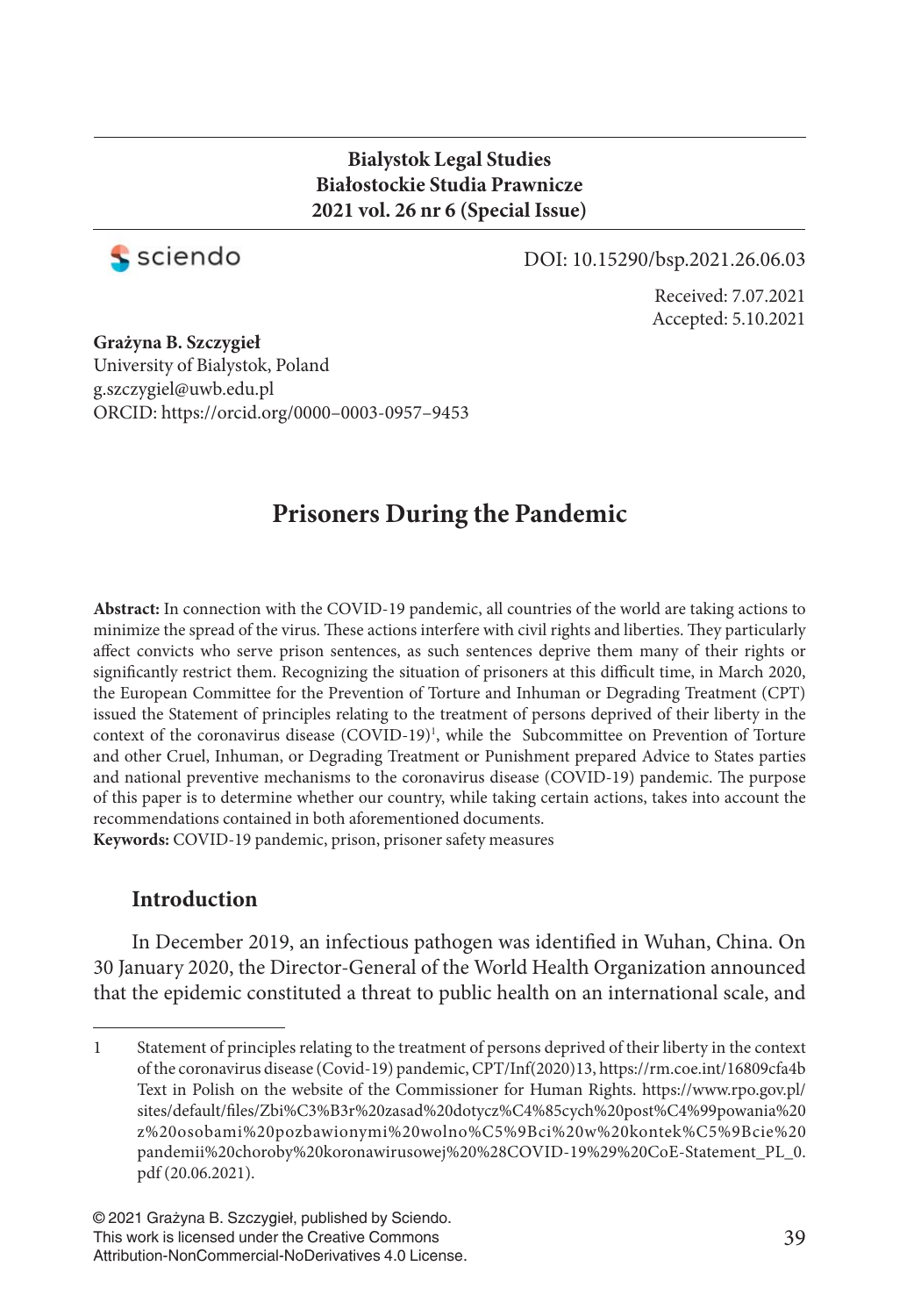on 12 March 2020, the COVID-19 epidemic was declared a pandemic. The high infection rates of the pathogen forced national governments to take steps to minimize the spread of the disease. Preventive measures that have been implemented, especially the obligation to isolate and maintain social distance, significantly interfere with various spheres of our lives, limiting contacts with other people, even with family members or relatives, depriving us of the possibility to enjoy culture, participate in various forms of social activity, change jobs, or start studies.

Appreciating the importance of preventive measures during the pandemic and recognizing that these measures interfere with civil rights and freedoms, in April 2020, the Secretary General of the Council of Europe circulated a document to all member states on respecting human rights, democracy, and the rule of law during the pandemic<sup>2</sup>. The document formulates the principles that should guide authorities implementing emergency measures that result in restrictions on human rights and freedoms. Implementation of such measures should be justified, necessary, limited in time, and proportionate to the threat posed by the spread of the COVID-19 virus.

Of course, the extraordinary measures that have been implemented also apply to prisoners. It is obvious that prisons are places with a high risk of rapid spread of the virus. With a large population of convicts, as is the case in many countries of the world, including Poland, it is difficult to observe the basic rules of isolation, which may result in the spread of infections, not only in prisons, but also outside them. One must not forget about Prison Service officers who have regular contact with the world outside prison walls when they return to their homes and families every day.

The safety measures implemented included a ban on visits, participation of prisoners in religious services held in the penitentiary, and employment outside the penitentiary, a limitation of contacts between convicts by closing prison cells, a ban on participation in group educational and sports activities, workshops, and vocational training, especially those that involved the participation of persons not previously employed in the specific prison, limitation of walks in the company of other convicts, and a ban on permissions to temporarily leave the penal institution<sup>3</sup>.

<sup>2</sup> Coronavirus: guidance to government on respecting human rights, democracy, and the rule of law, Information Documents SG/Inf(2020)11, 7 April 2020, https://www.coe.int/en/web/ portal/-/coronavirus-guidance-to-governments-on-respecting-human-rights-democracyand-the-rule-of-law (22.06.2021), Respecting democracy, rule of law, and human rights in the framework of the COVID-19 sanitary crisis https://rm.coe.int/sg-inf-2020–11 respecting-democracy-rule-of-law-and-human-rights-in-th/16809e1f40 See also: Omówienie dokumentu Przestrzeganie praw człowieka w dobie pandemii COVID- 19. Stanowisko Rady Europy. Opracowanie tematyczne OT–684 https://www.senat.gov.pl/gfx/senat/pl/ senatopracowania/193/plik/ot\_684.pdf (12.06.2021).

<sup>3</sup> European Organization of Prison and Correctional Services (EuroPris) https://www.europris.org/ wp-content/uploads/2020/06/Overview-Commission-30-March-2020.pdf (30.06.2021).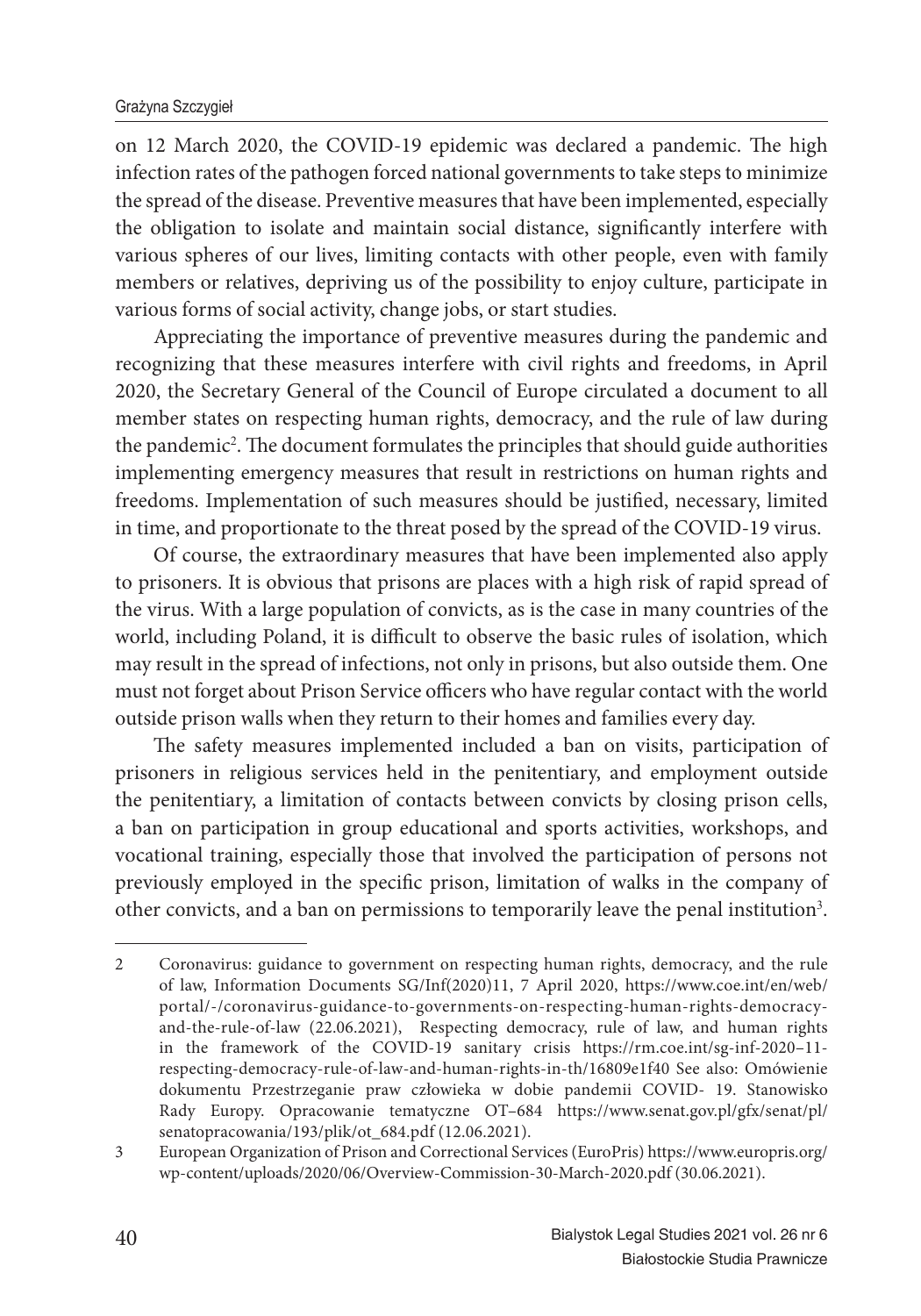These measures affect various spheres of prisoners' lives and significantly restrict the exercise of prisoners' rights.

## **1. International Standards for the Prevention and Control COVID-19 in Prisons**

However, when looking at the restrictions that have been implemented – which are, of course, fully justified - it should be noted that a prison is a unique place, as imprisonment results in significant restrictions of rights and freedoms. Recognizing the unique characteristics of penitentiary isolation, in March 2020, the World Health Organization's Regional Office for Europe prepared interim guidance concerning preparedness, prevention, and control of COVID-19 in prisons and other places of detention<sup>4</sup>. Of course, the WHO focused primarily on taking measures to prevent the spread of the virus in prisons, *i.e.*, supplying prisoners with masks and disinfectants, and preparing places for isolation. It was considered particularly important to allow prisoners to maintain adequate personal hygiene through access to hot water and soap, and the possibility to spend time outdoors for at least one hour. Attention was also drawn to the application of the standards of healthcare available to the general public in relation to prisoners. According to the WHO, "the basic guarantees of protection from ill-treatment enjoyed by persons deprived of their liberty – access to a lawyer, access to medical care, notification of detention – must be fully respected in all circumstances and at all times".

In March 2020, the European Committee for the Prevention of Torture and Inhuman or Degrading Treatment (CPT) issued the Statement of principles relating to the treatment of persons deprived of their liberty in the context of the coronavirus disease (COVID-19)<sup>5</sup>, while the UN Subcommittee on Prevention of Torture and other Cruel, Inhuman, or Degrading Treatment or Punishment (SPT) prepared

<sup>4</sup> Przygotowanie, zapobieganie i kontrola COVID-19 w zakładach karnych i innych miejscach pozbawienia wolności. Tymczasowe wytyczne 15 Marca 2020 r. https://www.rpo.gov.pl/sites/ default/files/Przygotowanie%2C%20zapobieganie%20i%20kontrola%C2%A0C0VID-19%20 w%20zak%C5%82adach%20karnych%20i%20innych%C2%A0miejscach%20pozbawienia%20 wolno%C5%9Bci%20.pdf. (15.06.2021).

<sup>5</sup> Statement of principles relating to the treatment of persons deprived of their liberty in the context of the coronavirus disease (Covid-19) pandemic, CPT/Inf(2020)13, https://rm.coe. int/16809cfa4b. Text in Polish on the website of the Commissioner for Human Rights. https:// www.rpo.gov.pl/sites/default/files/Zbi%C3%B3r%20zasad%20dotycz%C4%85cych%20 post%C4%99powania%20z%20osobami%20pozbawionymi%20wolno%C5%9Bci%20w%20 kontek%C5%9Bcie%20pandemii%20choroby%20koronawirusowej%20%28COVID-19%29%20 CoE-Statement\_PL\_0.pdf (15.06.2021).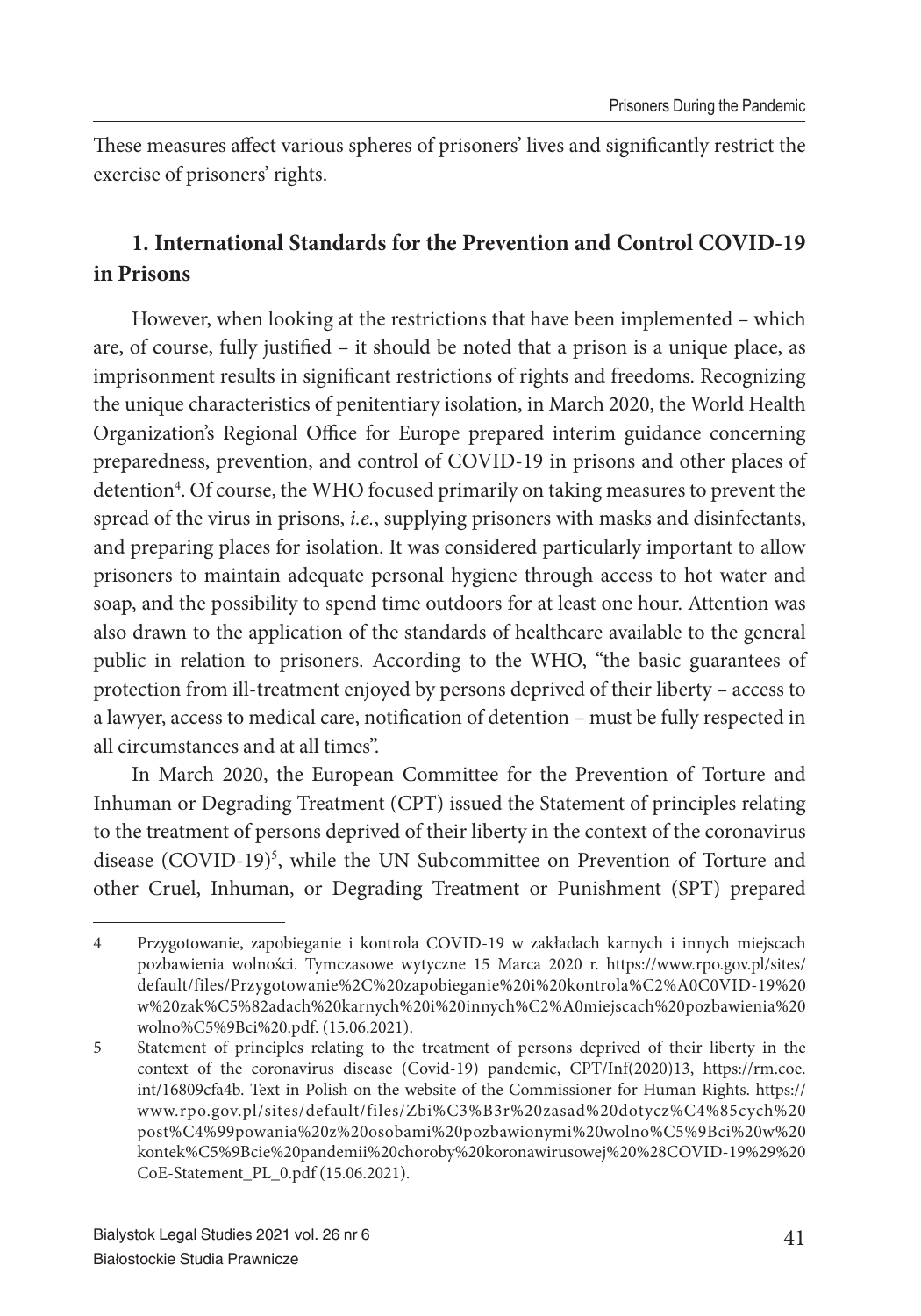Advice to States parties and national preventive mechanisms to the coronavirus disease (COVID-19) pandemic<sup>6</sup>.

Both documents draw attention to the obligation to take all possible measures to protect the health and safety of all prisoners. When implementing these measures, respect for human rights and human dignity was considered particularly important. In the opinion of the authors of those documents, any emergency measures introduced to prevent the spread of COVID-19 should have a legal basis, and their application should comply with the principles of necessity, proportionality to the threat, and limitation in time.

Both the Statement of principles relating to the treatment of persons deprived of their liberty in the context of the coronavirus disease (COVID-19), and Advice of the Subcommittee to States parties and national preventive mechanisms to the coronavirus disease (COVID-19) pandemic, recommend compensating for any restrictions, especially to prisoners' contact with the world outside prison walls, by increasing alternative forms of contact such as telephone, Internet and e-mail, video communication, and other appropriate electronic means. Constant contacts of convicts with their families and relatives during the pandemic is essential as it provides emotional and psychological support to the convicts. Such support is particularly important because, as both documents point out, the response of prisoners to restrictions may be different from that of the society outside penitentiaries. This may be manifested not only in convicts' concern about their families, or families' concern about convicts, but may even lead to convicts' rebellion. In many prisons in Europe, restrictions on visits have been met by prisoners' protests, often violent<sup>7</sup>.

It is also no less important to provide convicts, their families, and the media with detailed information about the measures implemented, and their rationale.

Both the WHO Regional Office for Europe, and the European Committee for the Prevention of Torture and Inhuman or Degrading Treatment (CPT), as well as the Subcommittee on Prevention of Torture and other Cruel, Inhuman, or Degrading Treatment or Punishment (SPT) have found it useful for national preventive mechanisms to include preventive visits, of course following the necessary recommendations on how to carry them out. Monitoring by independent bodies, such as the National Preventive Mechanisms (NPMs) and the CPT, of restrictions on the exercise of prisoners' rights is an important safeguard against the violation of

<sup>6</sup> Advice of the Subcommittee to States parties and national preventive mechanisms to the coronavirus disease (COVID-19) pandemic, United Nations CAT/OP/10, 7 April 2020, https:// undocs.org/CAT/OP/10 (15.06.2021).

<sup>7</sup> Covid-19 pandemic: urgent steps are needed to protect the rights of prisoner in Europe – Pandemic and Human Rights – Commissioner for Human Rights (coe.int), COVID-19 pandemic: urgent steps are needed to protect the rights of prisoners in Europe – Pandemic and Human Rights – Commissioner for Human Rights (coe.int) (15.06.2021)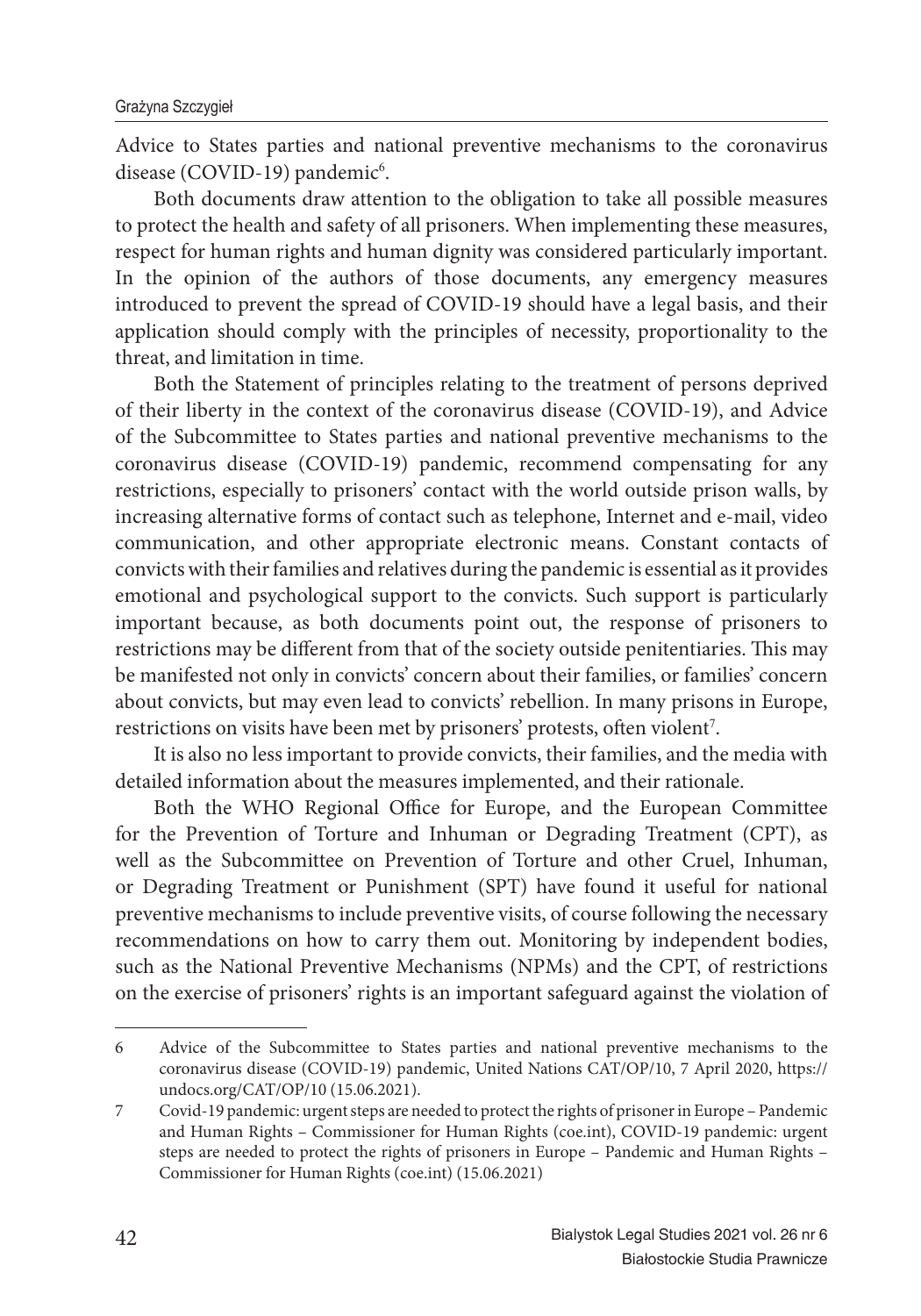prisoners' rights. The JUSTICIA European Rights Network<sup>8</sup> also noted the importance of enabling national human rights institutions to check whether measures are being implemented in prisons during this unique period, to ensure that the right to life and health of both prisoners and prison staff are protected.

In view of the increased risk of infection among persons in prisons, particularly due to overcrowding, the aforementioned documents suggest reducing the prison population as much as possible. In the opinion of the authors of the Statement of principles relating to the treatment of persons deprived of their liberty in the context of the coronavirus disease (COVID-19), and the Advice of the Subcommittee to States parties and national preventive mechanisms to the coronavirus disease (COVID-19) pandemic, a wider use of non-custodial measures is appropriate. At the stage of imprisonment, on the other hand, it is advisable to make more frequent use of the institution of conditional release. Reducing the prison population is important for the ability to ensure social distancing and to apply other measures to protect life and health for both prisoners and officers.

Information provided by the European Committee for the Prevention of Torture and Inhuman or Degrading Treatment (CPT) on the situation of prisoners in the context of the ongoing Covid-19 pandemic<sup>9</sup> and EuroPris<sup>10</sup> data show that measures have been implemented in prisons to compensate for restrictions on the rights of prisoners, particularly the right to face-to-face contact with family and relatives. As a form of compensation, convicts most often were allowed contact in the form of video calls or more frequent and longer phone calls.

In many countries, in order to reduce the prison population, conditional release was introduced earlier for certain categories of prisoners (*e.g*., Netherlands, Ireland, and France), house arrest was used more frequently (*e.g.*, Spain, and Italy), and the commencement of prison sentences was delayed (*e.g.,* Germany, and Czech Republic)<sup>11</sup>. The prison population rates by mid-September were generally lower than at the beginning of the year. According to Marcelo F. Aebi and Mélanie M. Tiago's report entitled "Prisons and Prisoners in Europe in Pandemic Times: An evaluation

<sup>8</sup> JUSTICIA European Rights Network's statement, 18 May 2020, https://www.hfhr.pl/wp content/ uploads/2020/05/Justicia\_stanowiska\_PL-2.pdf. (15.06.2021).

<sup>9</sup> Follow-up statement regarding the situation of persons deprived of their liberty in the context of the ongoing Covid-19 pandemic issued on 9 July 2020, CPT/Inf (2020) 21, https://rm.coe. int/16809ef566 (15.06.2021).

<sup>10</sup> European organization of prison and correctional services (EuroPris) https://www.europris. org/wp-content/uploads/2020/06/Overview-Commission-30-March-2020.pdf. https://www. europris.org/wp-content/uploads/2020/06/Overview-Commission-30-March-2020.pdf. (15.06.2021).

<sup>11</sup> JUSTICIA European Rights Network's statement, 18 May 2020, https://www.hfhr.pl/wp content/ uploads/2020/05/Justicia\_stanowiska\_PL-2.pdf. (15.06.2021).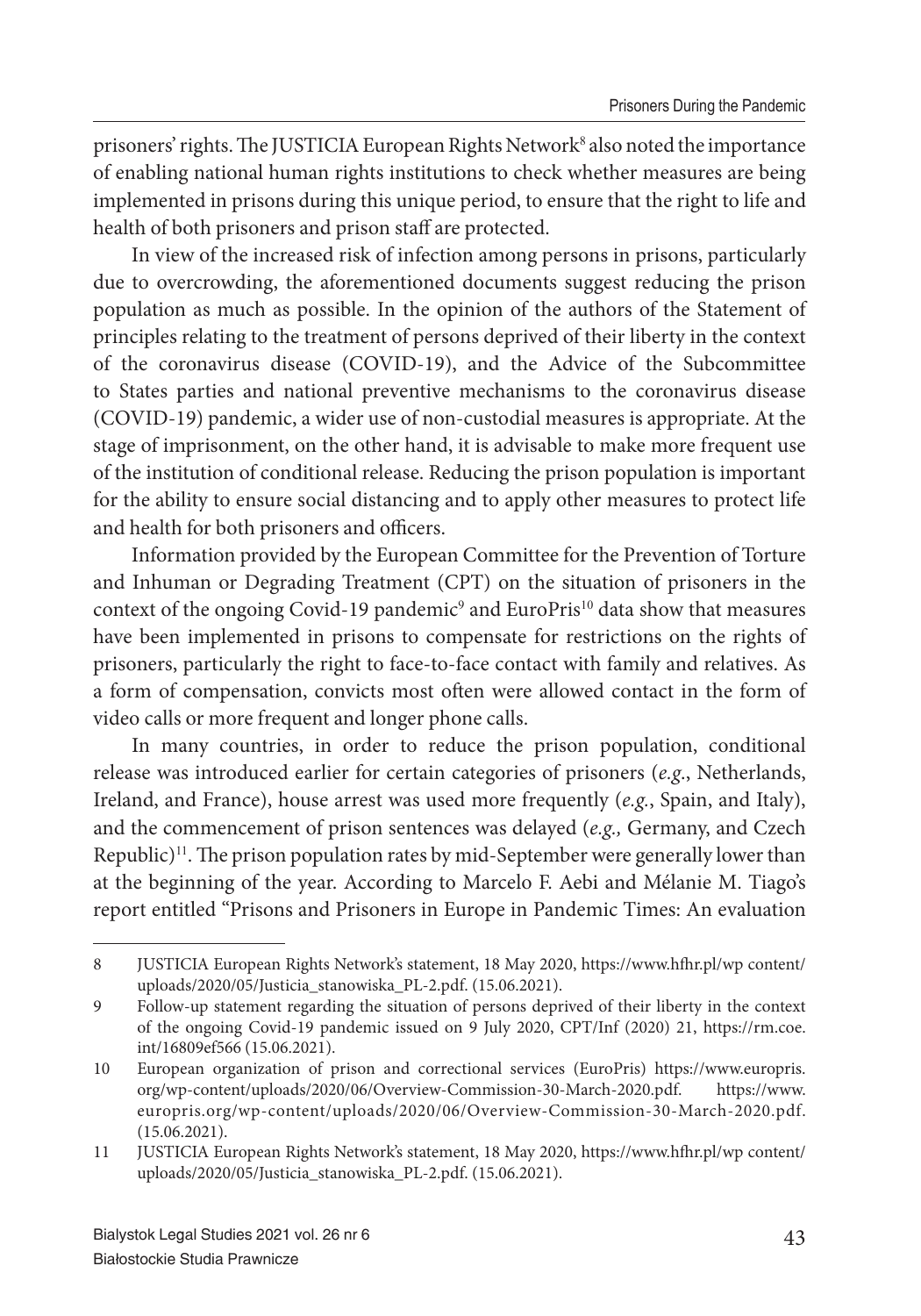of the medium-term impact of the COVID-19 on prison populations"<sup>12</sup>, the prison population rates on 15 April are compared to the ones on 1 January 2020, a decrease more than 4% in the number of inmates was observed in Albania, Bulgaria, Cyprus, Czech Republic, Finland, France, Italy, Latvia, Lithuania, Luxembourg, Montenegro, Netherlands, Poland, Portugal, Serbia, Slovenia, Spain (State Administration), Spain (Catalonia), England and Wales, and Scotland (20 prison administrations). Stable (between – 4 and 4%): Azerbaijan, Belgium, Estonia, Hungary, Liechtenstein, Moldova, Monaco, Norway, Romania, Slovak Republic, Northern Ireland (11 prison administrations). Increase (more than 4%): Andorra, Denmark, Greece, and Sweden (4 prison administrations).

It should be noted that Sweden is the only country where no restrictions related to COVID-19 have been introduced.

According to another EuroPris report<sup>13</sup>, after several months of a persistent downward trend, the number of prisoners steadily increased from September to November 2020. According to Professor Marcelo F. Aebi<sup>14</sup>, these trends can be explained by several factors, in particular the decline in judicial activity due to the closure of courts, the increased use of conditional release of convicts as a measure to reduce the spread of Covid-19, and the decline in crime due to the restrictions, which may have reduced the opportunities to commit crimes. This explanation is supported by the opposite trend observed in Sweden and by the fact that the decline in the prison population stopped as soon as restrictions were lifted.

During the summer, the National Preventive Mechanisms and other national human rights monitoring bodies resumed visits to places of detention in many countries, while taking appropriate precautionary measures. Also, the CPT Committee resumed visits to monitor the measures implemented by countries to protect the rights of persons deprived of their liberty during the pandemic.

However, as early as in November 2020, due to the increase in the number of infected persons, many countries reinstated the suspension of visits of prisoners' families in prisons and the restrictions on the number of visitors (e.g. one adult and one child), the duration of the visit (one hour), obviously with the use of safety

<sup>12</sup> M.F. Aebi, M.M. Tiago, Prisons and Prisoners in Europe in Pandemic Times: An evaluation of the medium-term impact of the COVID-19 on prison populations, http://www.antoniocasella. eu/nume/Aebi\_Tiago\_10nov20.pdf. See also: Prisons and Prisoners in Europe in the Pandemic Times, https://wp.unil.ch/space/publications/2199–2/ (15.06.2021).

<sup>13</sup> Overview of European prison services' responses to the COVID-19 crisis Period September-November 2020 Fourth edition – 16 November 2020, https://www.europris.org/wp-content/ uploads/2020/12/Overview-COVID-Commissioner-Reynders-update-November.pdf (15.06.2021).

<sup>14</sup> Mid-term impact of Covid-19 on European prison populations: new study, https://www.coe.int/ en/web/portal/-/mid-term-impact-of-covid-19-on-european-prison-populations-new-study (15.06.2021).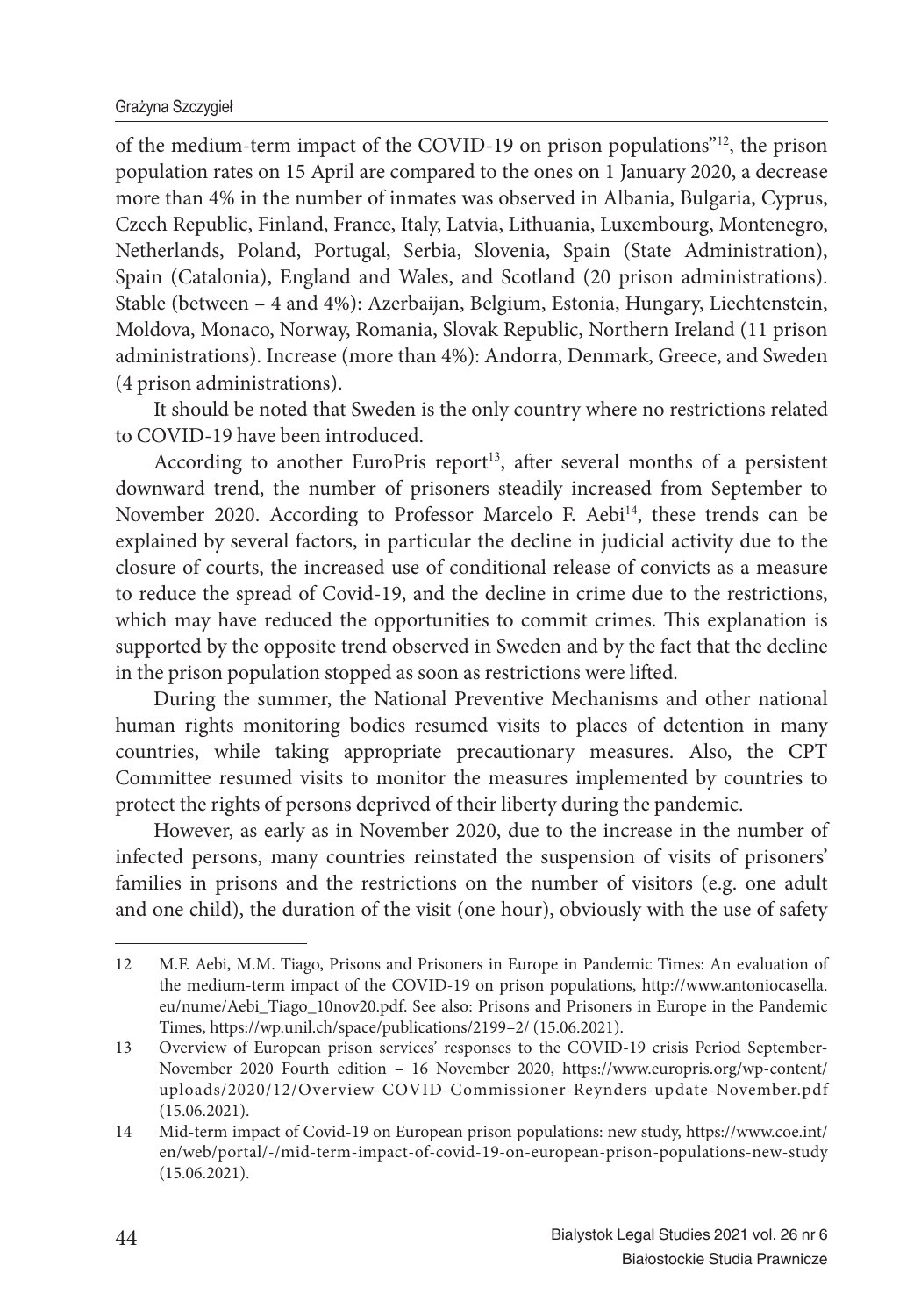measures such as masks, disinfectants, screens separating convicts from visitors, and adequate ventilation of rooms. Therapeutic programmes were also resumed; however, with a limit on the number of participants. After the summer, employment in the prison workshops resumed, but due to the obligation to keep a distance, the number of working prisoners significantly decreased.

### **2. COVID-19 Prevention and Control in Polish Prisons**

In the initial period of the pandemic in Poland, as in many other countries, a number of restrictions were implemented. Depending on the epidemiological situation, visits of prisoners' family members were temporarily suspended or restricted. In exchange, inmates were allowed, among other things, to make longer and more frequent phone calls. Access to television, radio, and newspapers was also increased. Employment of inmates outside prisons, as well as worship and religious services were suspended. Also, the granting of leave permits, and group activities, were suspended. Prisoners' walks were done under a sanitary regime. All convicts admitted to penitentiaries were placed in temporary cells for 14 days and provided with personal protective equipment. Additional therapeutic, cultural, and educational activities were introduced, individually and in small groups<sup>15</sup>.

The basis for these restrictions is Article  $247(1)$  of the Executive Penal Code which authorizes directors of prisons or remand prisons, in cases particularly justified by sanitary or health reasons, or a serious threat to security, to withhold or limit employment of convicts, contacts between them, visits and walks, collective activities, religious services, making purchases, receiving parcels and using payphones, as well as to order closing cells and other rooms where convicts stay or work, to forbid them to possess some objects, and to suspend the function of a prisoners' ombudsman. Restrictions may be imposed, and convicts may be deprived of certain rights for a definite period of time. If restrictions are imposed for a period of 7 days, the director of prisons notifies the penitentiary judge of the decision; an extension of the restrictions requires the penitentiary judge's consent, but lack of such consent does not stop the implementation of the director's decision. The list of restrictions and prohibitions provided for in Article 247(1) of the Executive Penal Code is closed. Thus, the director may impose only those restrictions and prohibitions that are included in the list, but he or she can change them depending on the situation<sup>16</sup>.

Pursuant to Article 110(2a) of the Executive Penal Code, the director of prisons may place a convict in a residential cell in which the surface area per one convict is

<sup>15</sup> Skuteczna i bezpieczna praca Służby Więziennej w warunkach epidemii, www.sw.gov.pl (15.06.2021).

<sup>16</sup> I. Zgoliński, (in:) E. Lachowski (ed.), Kodeks karny wykonawczy, Komentarz, 2nd edition, Warsaw 2016, p. 891.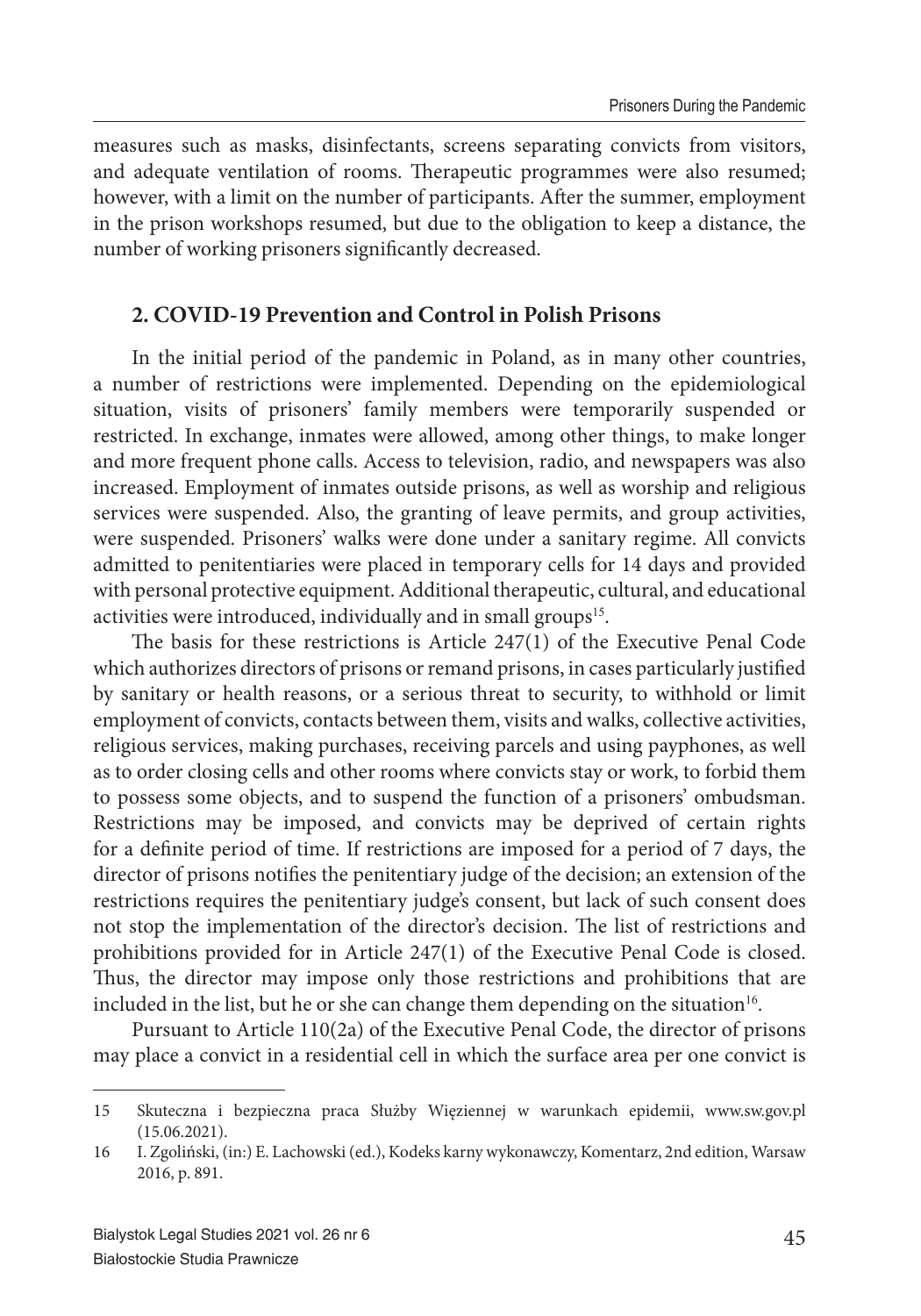less than 3 square meters when an epidemiological emergency or a state of epidemic has been announced or an epidemic has occurred in the prison's location. Such decisions make it possible to obtain empty cells to be used for as quarantine rooms or "sick rooms"<sup>17</sup>.

For the sake of sanitary safety in penal institutions, visits previously conducted as part of the National Mechanism for the Prevention of Torture (NMPT) were discontinued and replaced with video calls. In early May 2020, representatives of the NMPT began the first pilot video calls with inmates in remand centres in Łódź and Warsaw-Białołęka<sup>18</sup>. This innovative method makes it possible to obtain information not only from the Prison Service but, above all, from prisoners.

It should also be noted that penitentiary courts were enabled to hold their sessions by videoconference. Pursuant to Article 14f of the Act on special arrangements for preventing, countering, and combating COVID-19, other infectious diseases, and crisis situations caused by them<sup>19</sup>, when a prisoner takes part in a penitentiary court's session, the session may be held with the use of technical devices, which makes it possible to hold it remotely with simultaneous direct transmission of video and sound material. In the convict's location, a representative of the institution's, or remand centre's, administration takes part in the session. Since the beginning of 2021, approximately 12,500 cases have been adjudicated in this manner<sup>20</sup>.

In the context of the protection of prisoners' rights, the activities of the Commissioner for Human Rights must not be overlooked. Since the onset of the pandemic, the Commissioner's office has received complaints from prisoners and their families. The most frequent allegations concerned the medical staff's dismissal of symptoms such as coughs and fevers, and limitation of their actions to administration of painkillers, lack of personal hygiene products (one soap bar per month) and hot water in cells, failure to observe sanitary recommendations (e.g. walks in groups of fifty), failure to disinfect places with large concentrations of convicts (door handles, hallways, handrails), and officers' failure to use masks and gloves, especially during body searches. Prisoners also complained about frequent changes of cells and transportation without observance of hygiene standards, limited contact with

<sup>17</sup> More information can be found in: M. Niełaczna, Funkcjonowanie zakładów karnych w czasie epidemii koronawirusa, LEX/el. 2020**,** https://www.researchgate.net/publication/344287374\_ Nielaczna-maria-funkcjonowanie-zakladow-karnych-w (15.06.2021).

<sup>18</sup> Krajowy Mechanizm Prewencji Tortur rozpoczął cykl wideorozmów z pozbawionymi wolności, https://www.rpo.gov.pl/pl/content/koronawirus-krajowy-mechanizm-prewencji-tortur-zaczalcykl-wideorozmow-wiezniami (20.06.2021).

<sup>19</sup> Act of 2 March 2020 on special arrangements for preventing, countering, and combating COVID-19, other infectious diseases, and crisis situations caused by them (Journal of Laws of 2020, item 1842, as amended).

<sup>20</sup> Skuteczna i bezpieczna praca Służby Więziennej w warunkach epidemii, https://www.sw.gov. pl/aktualnosc/centralny-zarzad-sluzby-wieziennej-skuteczna-i-bezpieczna-praca-sluzbywieziennej-w-warunkach-epidemii (20.06.2021).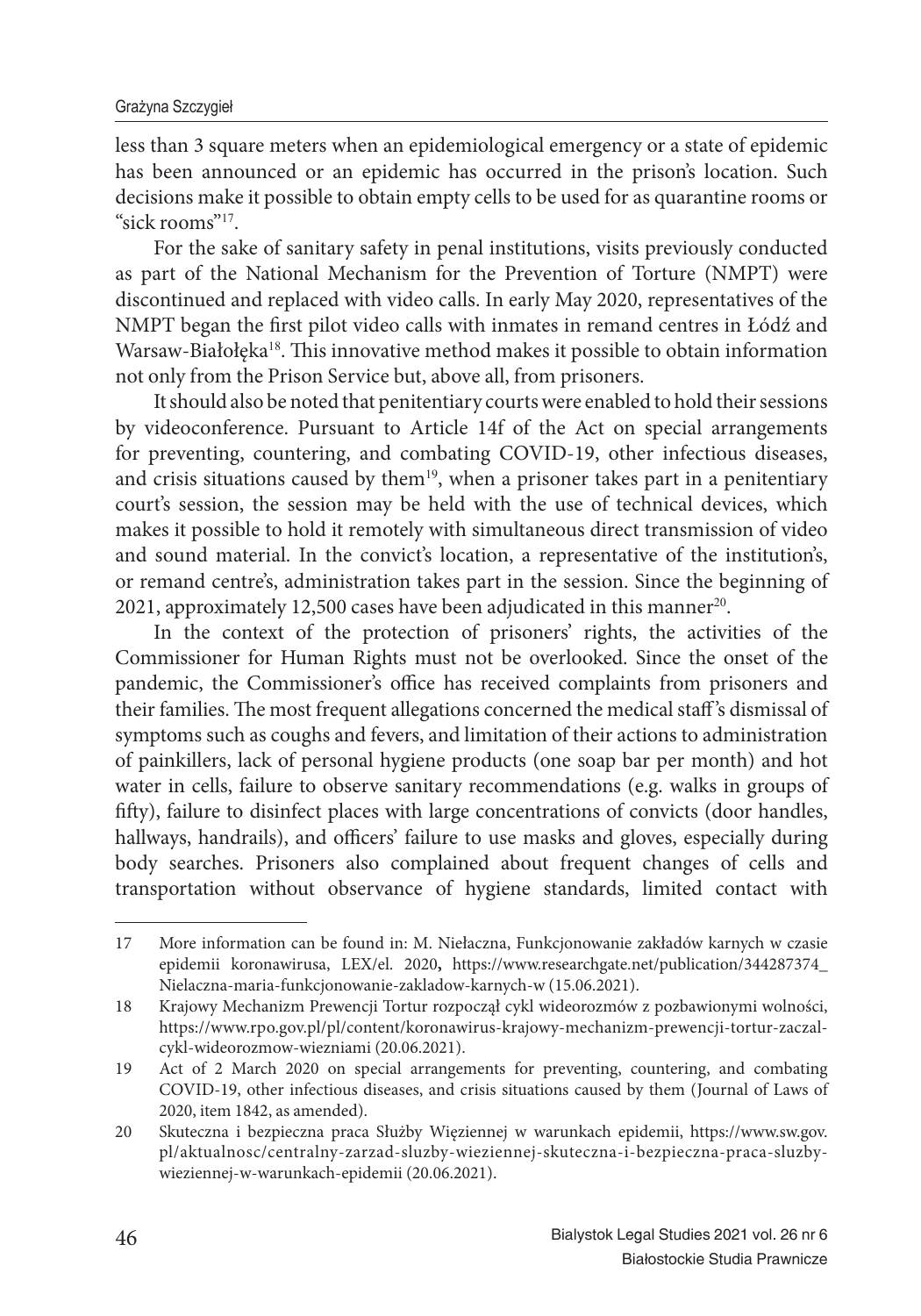educators and directors (*e.g.,* processing of applications and requests with a delay), lack of psychological tests and assistance, and lack of contact with a doctor, unavailability of specialists such as surgeons or psychiatrists<sup>21</sup>. Complaints were also made about contacts with families, particularly children<sup>22</sup>. Each complaint was investigated and many of them required the Commissioner's intervention. As an example, one can point to interventions concerning planned visits to prisons by immediate family or other relatives, $23$  and limitation of visitors to the inmates' closest family members $24$ . The Commissioner paid particular attention to contacts of convicts with children, especially those staying in orphanages<sup>25</sup>. On several occasions, the Commissioner asked the Minister of Justice to indicate the number of convicts, persons detained temporarily, and Prison Service officers infected with the coronavirus<sup>26</sup>.

From the start of the pandemic through 20 April 2021, 1,660 detainees and prisoners tested positive for Covid-19. The number of officers and civilian employees of the Prison Service who tested positive was 5,968<sup>27</sup>. In May 2021, 0.14% of inmates were infected in Poland, 0.85% – in the Czech Republic, 0.46% – in Slovakia, and  $0.42\%$  – in Hungary. This made it possible to reintroduce prison visits in compliance with the sanitary regime<sup>28</sup>. With certain restrictions, an inmate may be visited by

<sup>21</sup> Epidemia za kratami. Więźniowie w czasach koronowirusa [Epidemic behind bars. Prisoners in the times of the coronavirus epidemic], https://krytykapolityczna.pl/kraj/epidemia-zakratkami-wiezniowie-w-czasach-koronawirusa/ (20.06.2021). See also: M. Niełaczna, COVID-19 a funkcjonowanie polskiego więziennictwa "NKPK" 2020, vol. LVII, p. 99.

<sup>22</sup> Koronawirus a więzienia. Skargi do RPO – na brak środków ochrony, nieprzestrzeganie zaleceń sanitarnych, dostęp do badań https://www.rpo.gov.pl/pl/content/koronawirus-a-wiezieniaskargi-rpo-od-osadzonych-i-rodzin (20.06.2021).

<sup>23</sup> Letter dated 29 July 2020 from Deputy Commissioner for Human Rights, Hanna Machińska, to the Deputy Director-General of the Prison Service, Colonel Andrzej Leńczuk, https://www.rpo. gov.pl/sites/default/files/Pismo%20do%20S%C5%82u%C5%BCby%20Wi%C4%99ziennej%20 ws.%20%20wznowienia%20widze%C5%84%2C%2029.07.2020.pdf (20.06.2021).

<sup>24</sup> Koronawirus. Wracają widzenia osadzonych – ale tyko z jednym członkiem rodziny i bez dzieci. Interwencja Rzecznika https://www.rpo.gov.pl/pl/content/wracaja-widzenia-osadzonych-zrodzinami-ale-nie-z-dziecmi-interwencja-rpo (20.06.2021).

<sup>25</sup> Koronawirus. Widzenia osadzonych z bliskimi wstrzymane. RPO: Mogą je zastąpić komunikatory typu Skype https://bip.brpo.gov.pl/art-z-rpo/17708 (20.06.2021); RPO ponownie pisze do Służby Więziennej w sprawie widzeń osadzonych z dziećmi, https://www.rpo.gov.pl/pl/content/rpo-dosluzby-wieziennej-widzenia-osadzonych-z-dziecmi (20.06.2021).

<sup>26</sup> Koronawrius. RPO pyta o zakażenia w więzieniach, aresztach, zakładach poprawczych, https:// www.rpo.gov.pl/pl/content/koronawrius-rpo-pyta-o-zakazenia-wiezieniach-aresztachzakladach-poprawczych (20.06.2021).

<sup>27</sup> Służba Więzienna podała statystyki kowidowe osadzonych i funkcjonariuszy https://www.rpo. gov.pl/pl/content/rpo-sluzba-wiezienna-statystyki-kowidowe-oadzonych-funkcjonariuszy (15.05.2021).

<sup>28</sup> Wznowienie widzeń w zakładach karnych i aresztach śledczych https://www.sw.gov.pl/ aktualnosc/centralny-zarzad-sluzby-wieziennej-wznowienie-widzen-w-zakladach-karnych-iaresztach-sledczych (15.05.2021).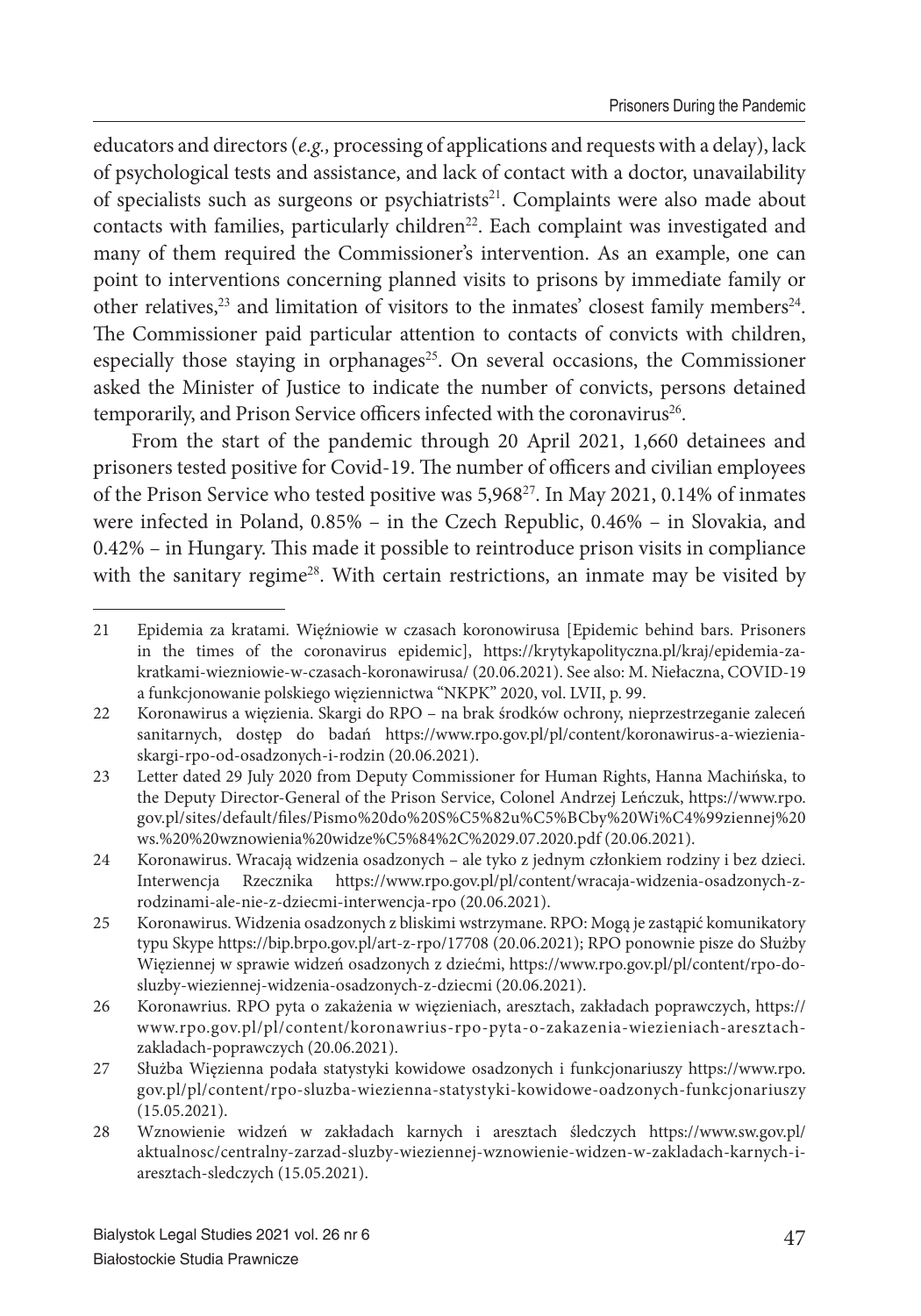one person, the duration of the visit cannot exceed one hour, and the visitors are required to wear masks covering their mouths and noses. From 1 July 2021, following an epidemiological analysis, the number of persons visiting an inmate, including underage persons, is to be increased.

It should be noted that measures have also been taken to reduce the population of prisoners serving custodial sentences.

The Act of 2 March 2020, on special arrangements for preventing, countering, and combating COVID-19, other infectious diseases, and crisis situations caused by them<sup>29</sup> provided for "the basis for application of a special temporary institution of a break in service of a sentence, adjudicated by penitentiary courts of competent jurisdiction for the place where the sentence is served, in relation to prisoners serving a sentence of imprisonment for so-called minor criminal acts, adjudicated for a term not exceeding 3 years"<sup>30</sup>. Pursuant to Article 14c(1) of that Act, the director of prisons may file a request to grant the convict a break in the service of his or her sentence. The director may do so when, in his or her opinion, granting a break to the convict may contribute to a limitation or elimination of the epidemic (Article  $14c(1)$ ). The director encloses with the request an opinion on the prisoner by the administration of the penal institution concerning the circumstances that are the basis for granting the break. The request must be approved by the Director General of the Prison Service. The introduction of a requirement for approval of the request by the central authority may contribute to a more effective control of the number of prisoners to be released, thus making it easier to control the situation regarding safety<sup>31</sup>.

When deciding on the matter, the penitentiary court must take into account the prognosis as to the convict's behaviour after he or she leaves the prison, namely that the convict will observe the legal order, in particular will not commit a crime, and will comply with the guidelines, instructions, and decisions of the competent authorities related to prevention of SARS-COV–2 infection or treatment of COVID-19.

The court grants the break for a specified period of time. The duration of the break may be prolonged at the request of the director of the prisons for a further specified period of time. That period may not extend beyond the cessation of an epidemic

<sup>29</sup> Act of 2 March 2020 on special arrangements for preventing, countering, and combating COVID-19, other infectious diseases, and crisis situations caused by them (Journal of Laws of 2020, item 374).

<sup>30</sup> Explanatory Memorandum to the government bill on amending the Act on special arrangements for preventing, countering, and combating COVID-19, other infectious diseases, and crisis situations caused by them, as well as certain other acts, Parliamentary print no. 299 of 26 March 2020 p. 10, http://www.sejm.gov.pl/Sejm9.nsf/druk.xsp?nr=299.

<sup>31</sup> P. Grzesiak, Wykonywanie kary pozbawienia wolności w czasie pandemii COVID-19 – uwagi dogmatycznoprawne i socjologicznoprawne, https://palestra.pl/pl/e-palestra/49/2020/ wykonywanie-kary-pozbawienia-wolnosci-w-czasie-pandemii-covid-19-uwagidogmatycznoprawne-i-socjologicznoprawne (15.06.2021).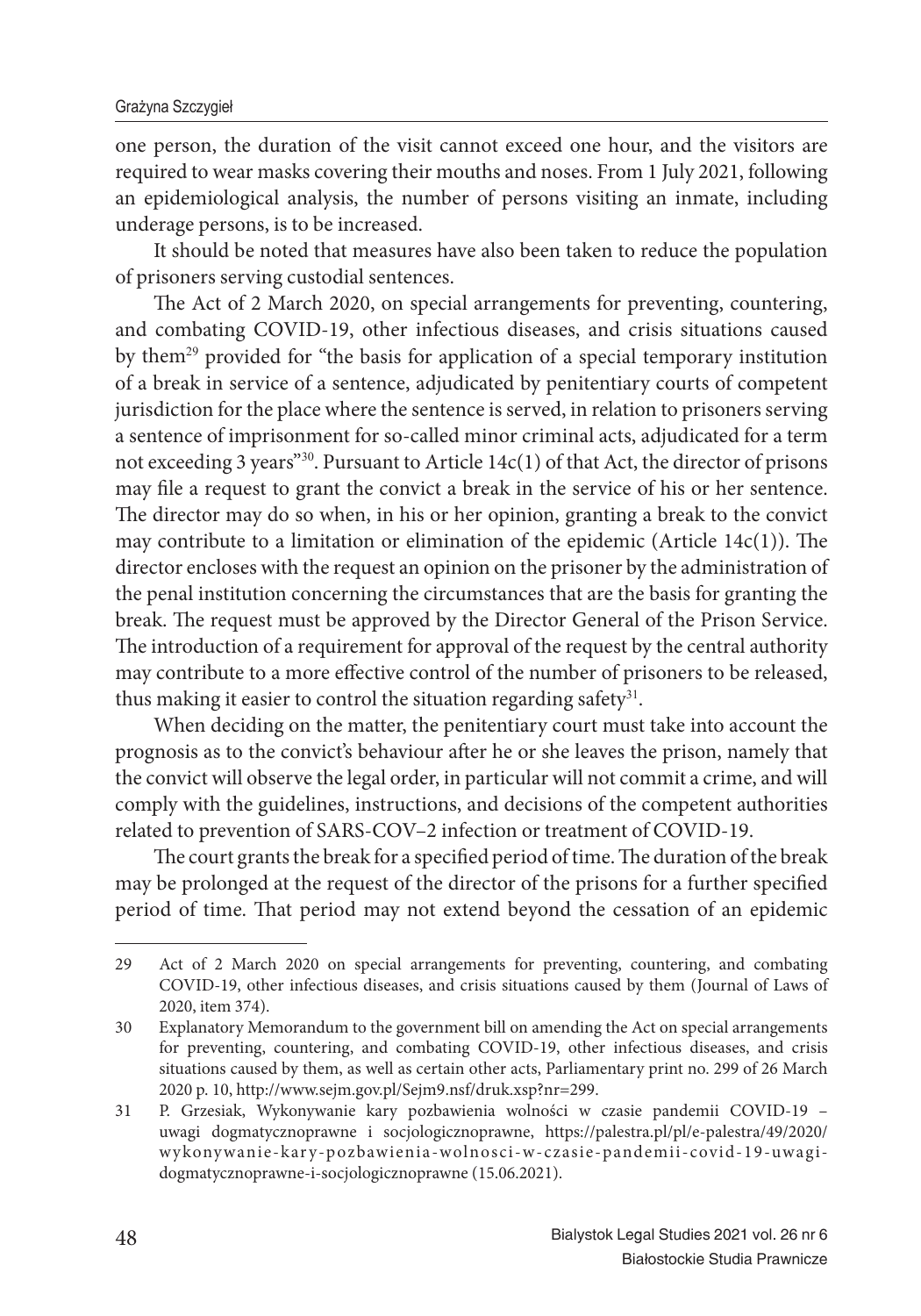emergency, or a state of epidemic declared because of COVID-19. By law, a break ends on the day of announcement by the competent authorities of the cessation of the state of epidemic threat or the state of epidemic that constituted the basis for granting the convicted person a break in the service of the prison sentence. The convict is required to return to the penal institution within 3 days of such cessation, unless this is not possible due to the obligations imposed on him or her under the provisions on prevention and control of infections and infectious diseases in humans.

The possibility to take advantage of such a break in the service of a prison sentence is not offered to persons sentenced for an intentional crime punishable by imprisonment for more than 3 years; persons sentenced for an unintentional crime to imprisonment for more than 3 years; persons sentenced as multiple repeat offenders (Article  $64(1 \text{ and } 2)$  of the Penal Code); persons who have made crime a regular source of income; persons who committed a crime while acting as part of an organized group or association with the aim of committing a crime; and perpetrators of terrorist crimes.

In the case of prisoners to whom the court may not grant a break in the service of their prison sentences, and reduction or elimination of the risk that the prisoners infect other persons, is not possible as part of the measures implemented in the penal institution, the director of the penal institution may, pursuant to Article  $14d(1)$ , file a request to the penitentiary court for the service of the sentence in the form of placement of the prisoner in an appropriate medical facility. The approval of the Director General of the Prison Service is also required for such a request. The period of service of the sentence in the form of placement of the convict in an appropriate medical facility may not be longer than until the cessation of the state of epidemic emergency or the state of epidemic declared due to COVID-19. According to M. Niełaczna,<sup>32</sup> "unfortunately, this is a token measure aimed at reducing the population of penal institutions, since all the medical facilities in question are outpatient clinics with sick rooms or hospitals at remand centres or prisons. However, there is no alternative."

The Act of 31 March 2020 amending the Act on special arrangements for preventing, countering, and combating COVID-19, other infectious diseases, and crisis situations caused by them, as well as certain other  $acts^{33}$  expanded the group of prisoners who can request to serve their prison sentences by way of electronic monitoring. Previously, only those sentenced to imprisonment for up to one year

<sup>32</sup> M. Niełaczna, Funkcjonowanie zakładów karnych w czasie epidemii koronawirusa, LEX/el. 2020, https://www.researchgate.net/publication/344287374\_Nielaczna-maria-funkcjonowaniezakladow-karnych-w (20.06.2021). See also: M. Niełaczna, COVID-19 a funkcjonowanie polskiego więziennictwa, "NKPK" 2020, vol. LVII, p. 94.

<sup>33</sup> Act of 31 March 2020 amending the Act of 2 March 2020 on special arrangements for preventing, countering, and combating COVID-19, other infectious diseases, and crisis situations caused by them and certain other acts (Journal of Laws of 2020, item 568).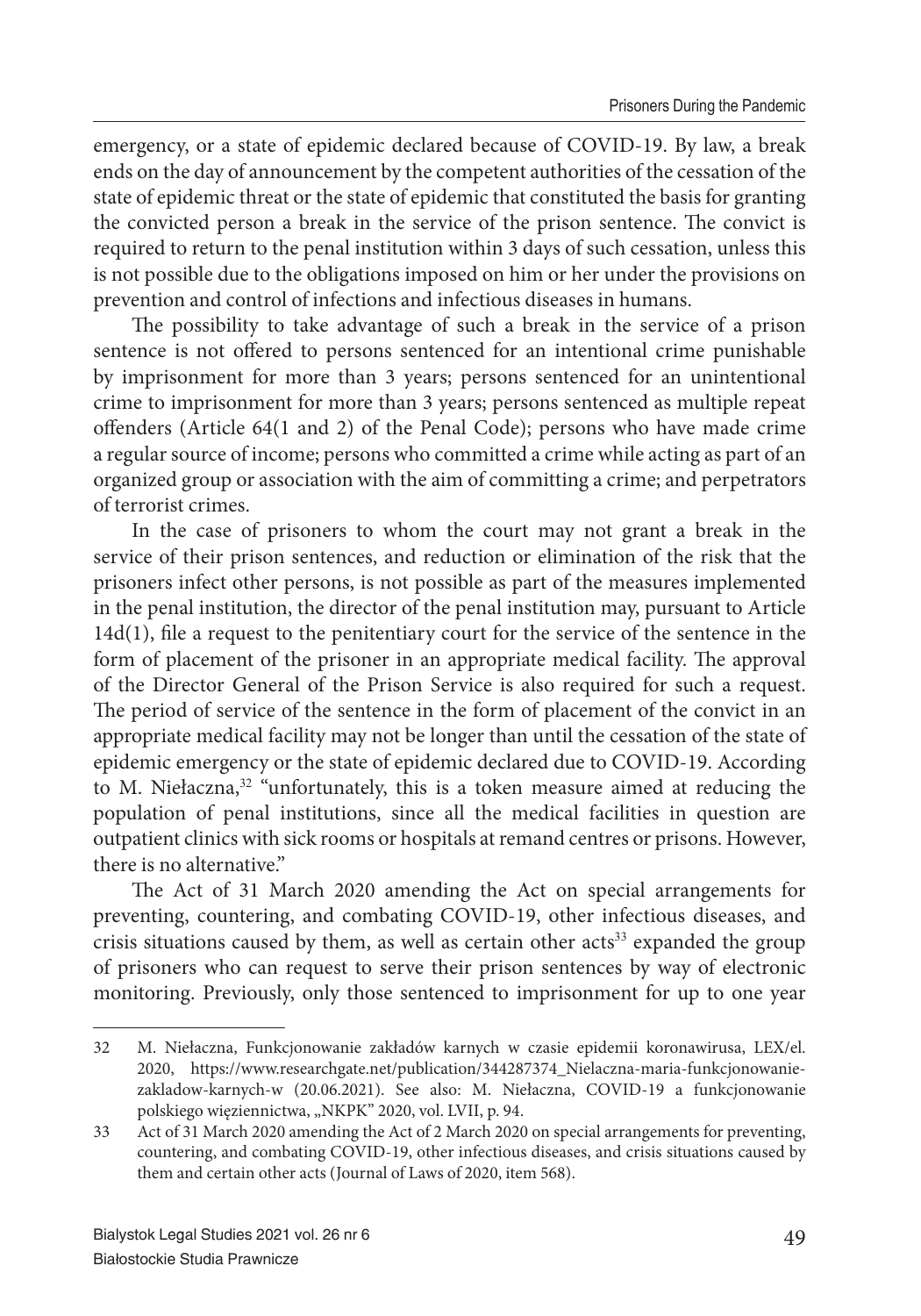could apply and after the law came into force, persons sentenced to imprisonment for up to one year and six months were also allowed to apply, provided they were not multiple repeat offenders (Article 64(2) of the Penal Code).

The explanatory memorandum<sup>34</sup> to the bill on amending the Act on special arrangements for preventing, countering, and combating COVID-19, other infectious diseases, and crisis situations caused by them, as well as certain other acts emphasized that the main goal of this amendment was to significantly reduce the current threat of COVID-19 caused by the SARS-CoV-2 virus. "The proposed amendment would make it possible to extend the possibility to serve prison sentences outside penal institutions under the electronic supervision system to an additional very large group (16,601) of convicts who currently have a valid sentence of imprisonment for up to one year and six months, and have not yet started serving their sentences in penal institutions." "Currently 3,340 convicts are serving sentences of up to one year and six months in penal institutions and remand centres".

According to information from the Central Board of the Prison Service, between January 2020 and May 2021, 7,333 persons were granted permits to serve their prison sentences under electronic monitoring.

| January 2020  | 415 | <b>July 2020</b> | 456 | January 2021      | 402 |
|---------------|-----|------------------|-----|-------------------|-----|
| February 2020 | 433 | August 2020      | 386 | February 2021     | 473 |
| March 2020    | 332 | September 2020   | 474 | <b>March 2021</b> | 641 |
| April 2020    | 452 | October 2020     | 494 | April 2021        | 576 |
| May 2020      | 437 | November 2020    | 442 | May 2021          | 475 |
| June 2020     | 506 | December 2020    | 490 |                   |     |

The break in service of a prison sentence and the extension of the group of convicts who can apply for serving their prison sentences under the electronic supervision system did not have a significant impact on the prison population.

<sup>34</sup> Government bill on amending the Act on special arrangements for preventing, countering, and combating COVID-19, other infectious diseases, and crisis situations caused by them, as well as certain other acts, dated 26 March 2020, print no. 299, https://www.sejm.gov.pl/Sejm9.nsf/druk. xsp?nr=299.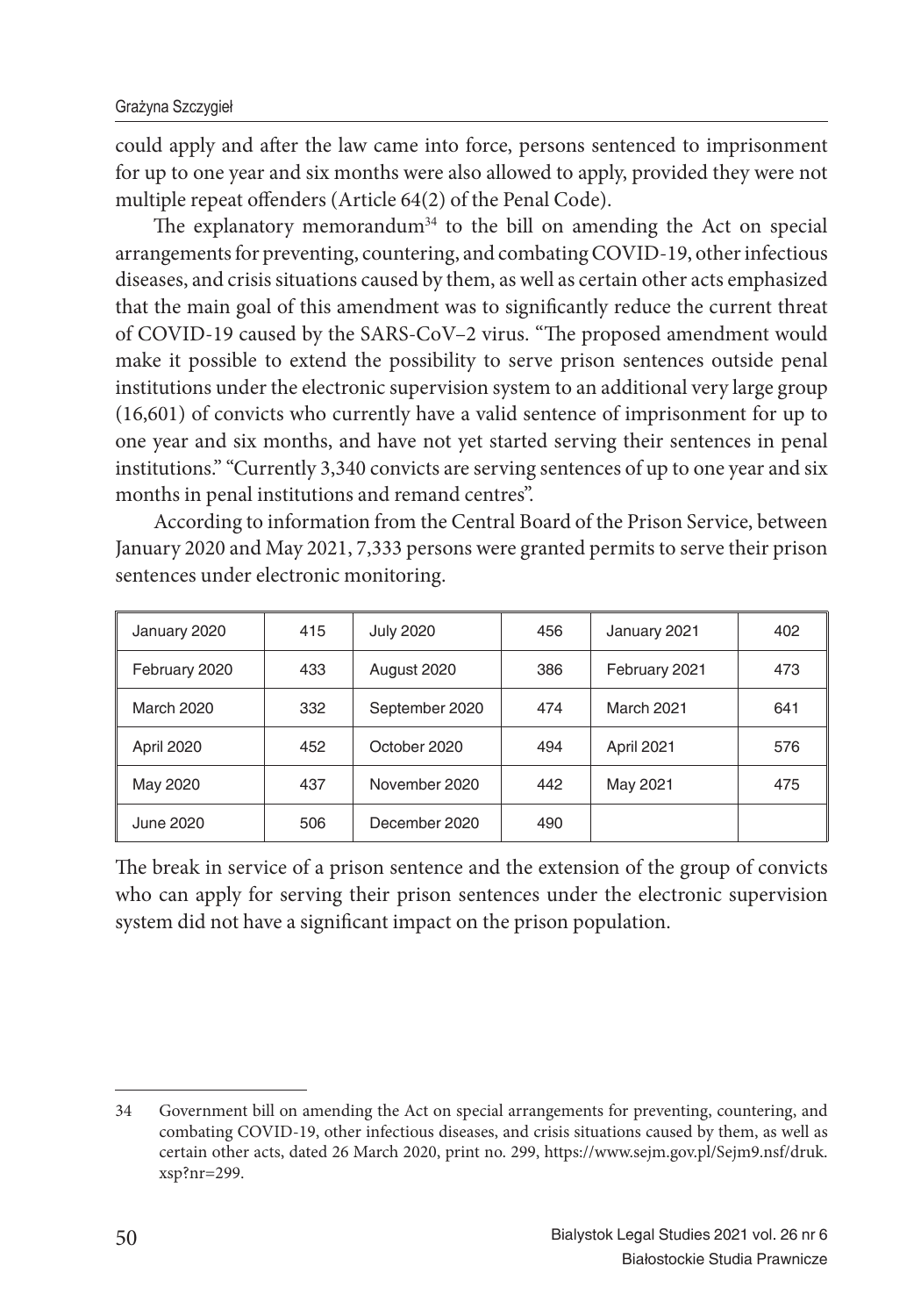| January 2020      | $93.2\%$ | <b>July 2020</b> | 86.3% | January 2021  | 85.2% |
|-------------------|----------|------------------|-------|---------------|-------|
| February 2021     | 93.9%    | August 2021      | 85.8% | February 2021 | 86.3% |
| <b>March 2020</b> | 91.6%    | September 2020   | 85.4% | March 2021    | 87.3% |
| April 2020        | 88.4%    | October 2020     | 85.5% | April 2021    | 87.6% |
| May 2021          | 87.2%    | November 2020    | 84.9% | May 2021      | 87.6% |
| June 2020         | 86.9%    | December 2020    | 84.2% |               |       |

One should keep in mind that in that period the number of persons who did not report at penal institutions to serve their sentences despite the expiry of the deadline to do so was in the range of 31,795 to 39,476 and the non-appearance of those convicts, to some extent, had an impact on the prison population rate.

## **Conclusion**

From the standpoint of the recommendations of the WHO Regional Office for Europe, the European Committee for the Prevention of Torture and Inhuman or Degrading Treatment (CPT), and the Subcommittee on Prevention of Torture and other Cruel, Inhuman, or Degrading Treatment or Punishment (SPT), a number of measures have been taken in Poland that were aimed at limiting the spread of the COVID-19 virus in penal institutions while minimizing the restrictions on the rights of convicts. Particular emphasis should be put on measures that compensated for deprivation or significant limitation of the contacts of t convicts with their families. Attention should also be drawn to measures aimed at limiting the population of convicts serving custodial sentences, *,* the new type of break in service of a custodial sentence implemented until the state of pandemic is revoked, and the extension of the possibility of serving a sentence of deprivation of liberty under the electronic supervision system by enabling those sentenced to a custodial sentence not exceeding one year and six months, instead of not exceeding one year as was the case previously, to apply for serving their sentence under the electronic supervision system on a permanent basis. This change will be in effect after the state of pandemic is revoked, and it can be inferred that it will have a significant impact on a reduction of the prison population in the long term.

A certain incongruity in relation to these measures can be seen in the provisions of the Act on interest rate subsidies for bank loans granted to businesses affected by the effects of COVID-19 and on simplified proceedings for approval of an arrangement in connection with the<sup>35</sup> amendment to Article 37a of the Penal Code, which

<sup>35</sup> Act of 19 June 2020 on interest rate subsidies for bank loans granted to businesses affected by the effects of COVID-19 and on simplified proceedings for approval of an arrangement in connection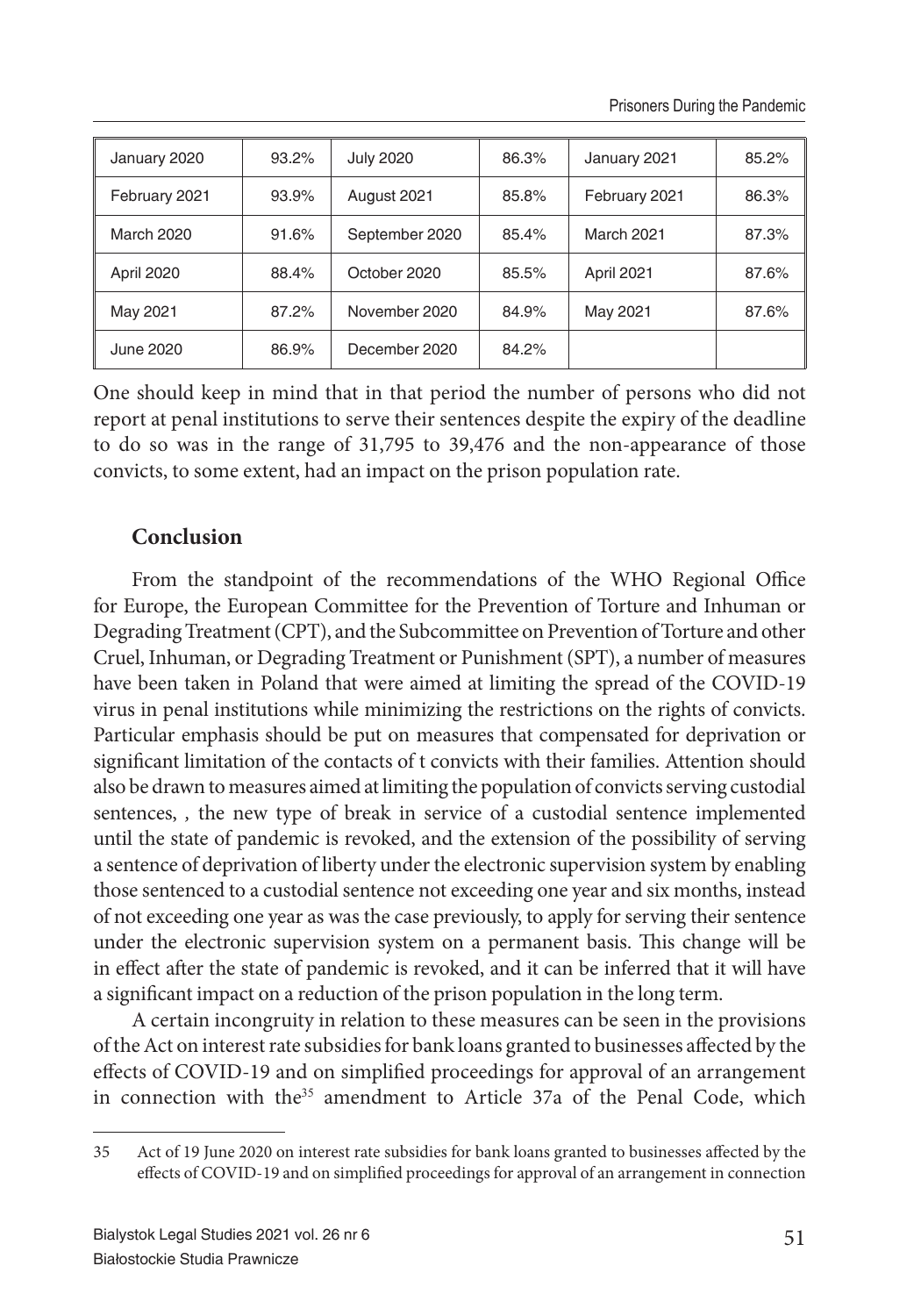#### Grażyna Szczygieł

significantly limits the substitution of a penalty of restriction of liberty or a fine for the penalty of imprisonment. Following the amendment of Article 37a of the Penal Code, courts are obliged to determine whether, if it imposed a penalty of imprisonment for a given offence, the penalty would not be more severe than one year in prison. In the case of a decision to change the penalty from a penalty of imprisonment to a noncustodial penalty, the court may, instead of the former penalty, impose a penalty of restriction of liberty for not less than 3 months or a fine of not less than 100 daily rates if it simultaneously imposes a penal measure, a compensatory measure, or a forfeiture. The possibility provided by Article  $37a(1)$  of the Penal Code may not be taken advantage of by perpetrators who have committed a crime acting as part of an organized group or association whose aim was to commit a crime, or who have committed a terrorist crime. The amended Article 37a of the Penal Code will remain in force also after the revocation of the state of pandemic.

It is worth noting that, after the amendment, the content of Article 37a of the Penal Code is similar to the content of the Act of 13 June 2019 amending the Penal Code Act and certain other acts<sup>36</sup>, which the President referred to the Constitutional Tribunal in order to examine its compliance with the provisions of the Constitution of the Republic of Poland. The Constitutional Court found the Act of 13 June 2019 amending the Penal Code Act and certain other acts is in its entirety incompatible with Article 7 in connection with Article 112 and with Article 119(1) of the Constitution of the Republic of Poland<sup>37</sup>.

As M. Małecki noted<sup>38</sup>, these amendments "have nothing to do with antiepidemic protection, especially since they were invented a year ago.

The authors of the Global Prison Trends report<sup>39</sup> were right when claiming that "[t]he political backing of alternatives to imprisonment as a response to the coronavirus pandemic need to be harnessed for longer-term reform".

#### **REFERENCES**

Aebi F.M., Tiago M.M. , Prisons and Prisoners in Europe in Pandemic Times: An evaluation of the medium-term impact of the COVID-19 on prison populations, http://www.antoniocasella.eu/ nume/Aebi\_Tiago\_10nov20.pdf.

with the occurrence of COVID-19 (Journal of Laws of 2020, item 1086).

<sup>36</sup> Government bill of 14 May 2019 amending the Penal Code and certain other acts. Sejm print no. 3451. https://www.sejm.gov.pl/sejm8.nsf/druk.xsp?nr=3451.

<sup>37</sup> Judgment of the Constitutional Court of 14 July 2020, file ref. no. Kp 1/19, MP 2020, item 647.

<sup>38</sup> M. Małecki, Ustawodawca tarczą antykryzysową wprowadza chaos w prawie karnym

https://www.prawo.pl/prawnicy-sady/nowelizacja-ustawy-czekajacej-na-wyrok-tk-wywiad-z-drmikolajem,501074.html (20.06.2021).

<sup>39</sup> Global Prison Trends 2000, https://cdn.penalreform.org/wp-content/uploads/2020/05/Global-Prison-Trends-2020-Penal-Reform-International-Second-Edition.pdf (20.06.2021).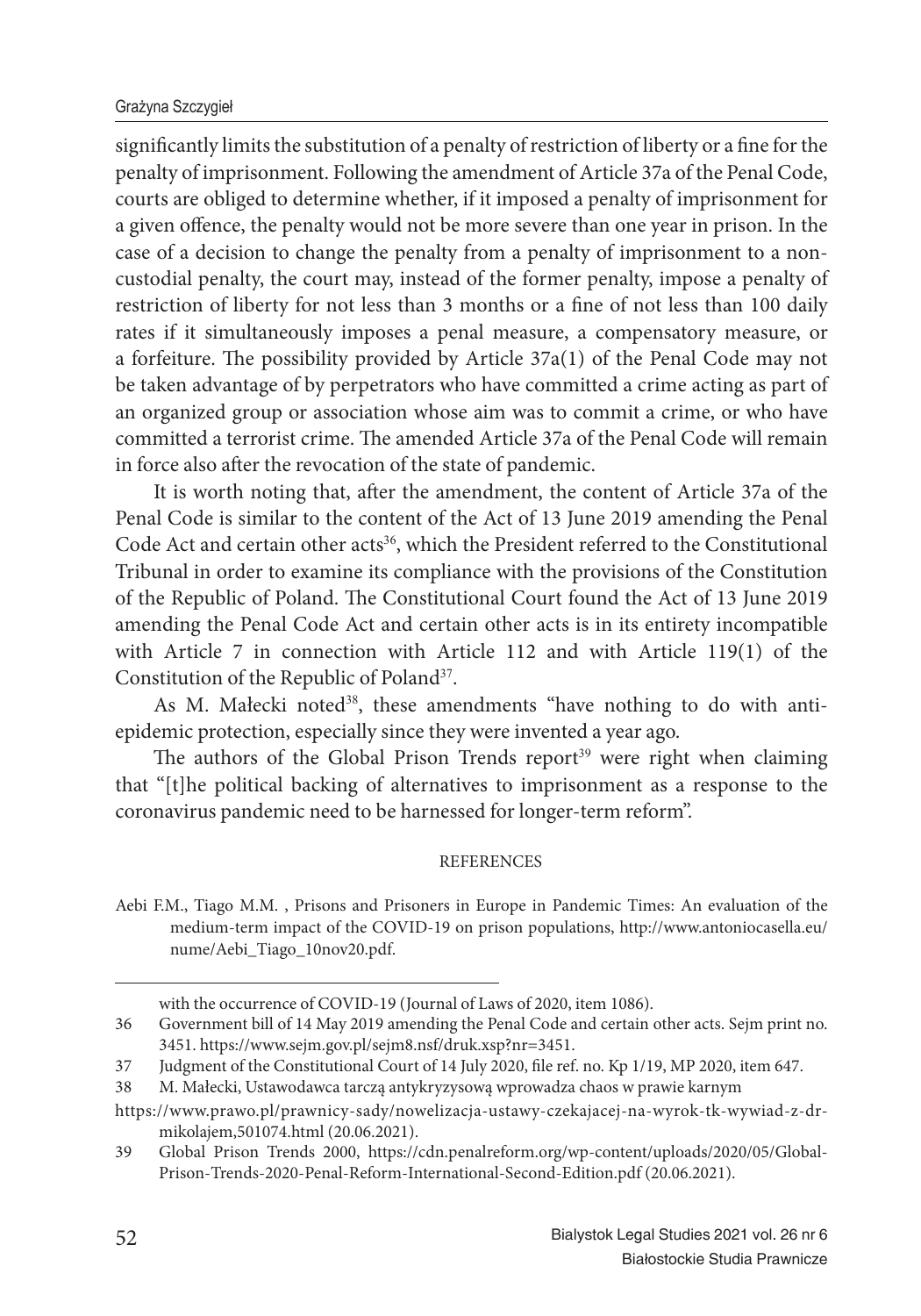- Coronavirus: guidance to government on respecting human rights, democracy and the rule of law, Information Documents SG/Inf(2020)11, 7 April 2020, https://www.coe.int/en/web/portal/-/ coronavirus-guidance-to-governments-on-respecting-human-rights-democracy-and-the-ruleof-law.
- Covid-19 pandemic: urgent steps are needed to protect the rights of prisoner in Europe Pandemic and Human Rights – Commissioner for Human Rights (coe.int), COVID-19 pandemic: urgent steps are needed to protect the rights of prisoners in Europe – Pandemic and Human Rights – Commissioner for Human Rights (coe.int).
- Epidemia za kratami. Więźniowie w czasach koronowirusa, https://krytykapolityczna.pl/kraj/ epidemia-za-kratkami-wiezniowie-w-czasach-koronawirusa/.
- European Organization of Prison and Correctional services (EuroPris), https://www.europris.org/wpcontent/uploads/2020/06/Overview-Commission-30-March-2020.pdf.
- European Organization of Prison and Correctional Services (EuroPris), https://www.europris.org/wpcontent/uploads/2020/06/Overview-Commission-30-March-2020.pdf.
- Follow-up statement regarding the situation of persons deprived of their liberty in the context of the ongoing Covid-19 pandemic issued on 9 July 2020, CPT/Inf (2020) 21, https://rm.coe. int/16809ef566.
- GLOBAL PRISON TRENDS 2020, https://cdn.penalreform.org/wp-content/uploads/2020/05/Global-Prison-Trends-2020-Penal-Reform-International-Second-Edition.pdf.
- Grzesiak P., Wykonywanie kary pozbawienia wolności w czasie pandemii COVID-19 uwagi dogmatycznoprawne i socjologicznoprawne, https://palestra.pl/pl/e-palestra/49/2020/wykonywanie-karypozbawienia-wolnosci-w-czasie-pandemii-covid-19-uwagi-dogmatycznoprawne-i-socjologicznoprawne.
- Koronawirus a więzienia. Skargi do RPO na brak środków ochrony, nieprzestrzeganie zaleceń sanitarnych, dostęp do badan, https://www.rpo.gov.pl/pl/content/koronawirus-a-wiezienia-skargi-rpo-odosadzonych-i-rodzin.
- Koronawirus. Wracają widzenia osadzonych ale tyko z jednym członkiem rodziny i bez dzieci. Interwencja Rzecznika, https://www.rpo.gov.pl/pl/content/wracaja-widzenia-osadzonych-z-rodzinami-ale-niez-dziecmi-interwencja-rpo.
- Koronawirus. Widzenia osadzonych z bliskimi wstrzymane. RPO: Mogą je zastąpić komunikatory typu Skype https://bip.brpo.gov.pl/art-z-rpo/17708. RPO ponownie pisze do Służby Więziennej w sprawie widzeń osadzonych z dziećmi, https://www.rpo.gov.pl/pl/content/ rpo-do-sluzby-wieziennej-widzenia-osadzonych-z-dziecmi.
- Koronawrius. RPO pyta o zakażenia w więzieniach, aresztach, zakładach poprawczych, https://www. rpo.gov.pl/pl/content/koronawrius-rpo-pyta-o-zakazenia-wiezieniach-aresztach-zakladachpoprawczych.
- Krajowy Mechanizm Prewencji Tortur rozpoczął cykl wideorozmów z pozbawionymi wolności [The National Mechanism for the Prevention of Torture has started a series of video calls with detainees], https://www.rpo.gov.pl/pl/content/koronawirus-krajowy-mechanizm-prewencji-tortur-zaczalcykl-wideorozmow-wiezniami.
- Małecki M., Ustawodawca tarczą antykryzysową wprowadza chaos w prawie karnym,